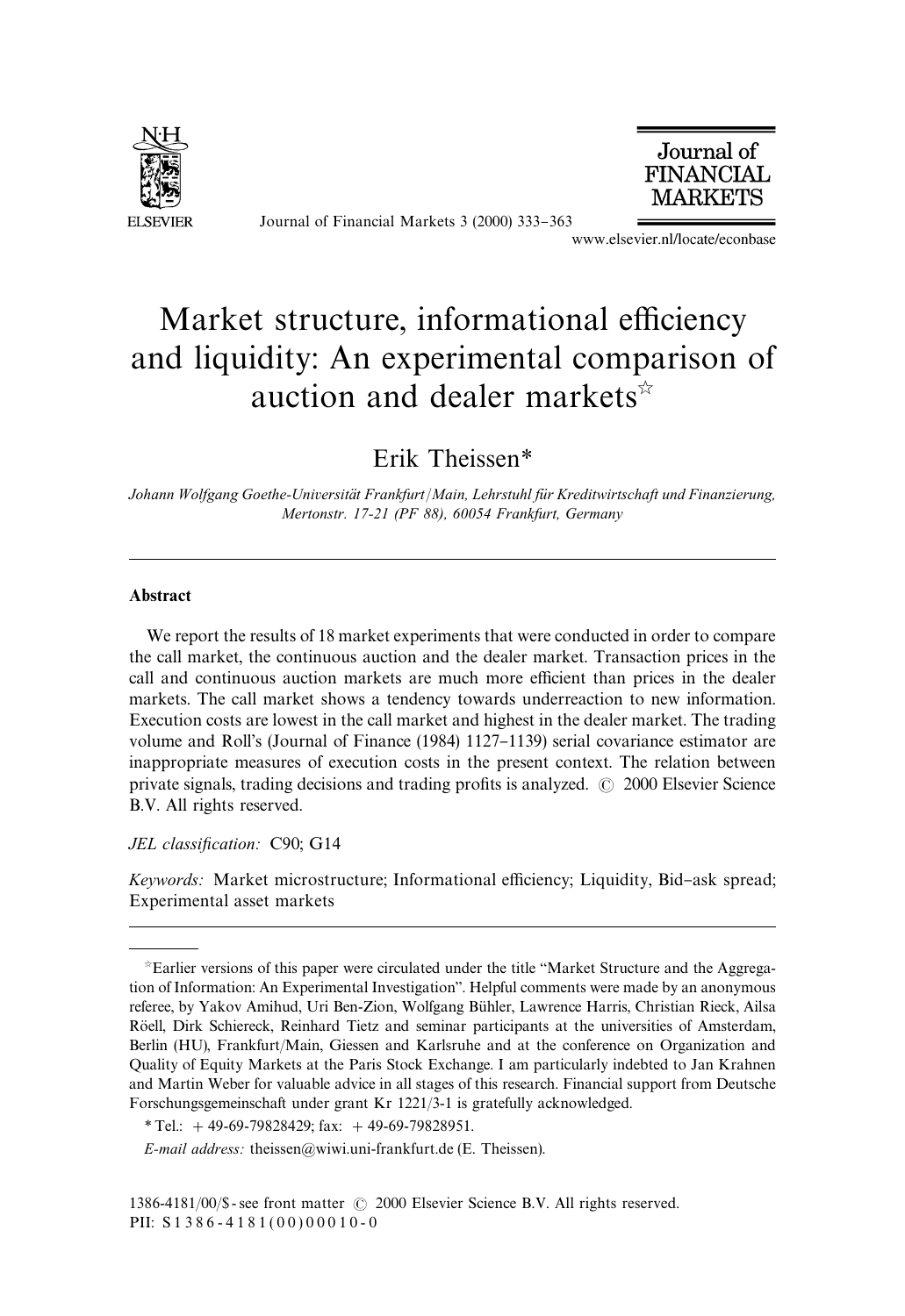## 1. Introduction

Growing competition forces stock exchanges to react to customer needs. The design of the trading mechanism is the most important determinant of market performance. The central issues are the computerization of the trading process and the choice between an order-driven and a quote-driven mechanism. This paper focusses on the second issue. Its purpose is to compare the principal alternatives, namely, the call auction, the continuous auction and the competitive dealer market.

Recent changes that occured in major European stock markets indicate that the issue of which trading mechanism is best suited is far from being resolved. For example, the London Stock Exchange replaced its quote-driven trading system with the electronic order-driven system SETS in 1997. On NASDAQ, public limit orders now compete with dealer quotations. In France and Germany, on the other hand, dealers were introduced to provide additional liquidity to the electronic continuous auction markets NSC and XETRA, respectively.

Continuous trading for less liquid stocks in the French CAC system (the predecessor of NSC) was replaced with two daily call auctions in 1992. On the other hand, the stocks listed on the French Nouveau Marché were transferred from a call market to the electronic continuous auction system in 1998. The London Stock Exchange considered to have less liquid stocks traded on SETS while, almost at the same time, Deutsche Börse AG announced that, for a number of less liquid stocks, continuous trading in XETRA would be replaced with call auctions. Call auctions are also frequently used to establish opening prices whereas closing call auctions and intradaily call auctions are less common.

This evidence suggests that more empirical research into the relative advantages of the principal trading mechanisms is needed. The existing empirical literature has mainly focussed on comparing the liquidity of continuous auction and dealer markets. The issue of informational efficiency has rarely been addressed. This is, to a large part, due to data limitations.

These limitations can be overcome in experimental research. In this paper we report the results of a series of 18 market experiments with a total of 216 participants. The experimental method allows to vary the trading mechanism under ceteris-paribus conditions. Different results can therefore be attributed to the design of the trading system. The asset value and the information each market participant holds is known to the experimenter. This allows to directly address the issue of informational efficiency. The experiments described in the present paper are designed in a way that enhances the comparability of the results to those obtained from field studies.

The findings can be summarized as follows. Consistent with the practice of many exchanges to start trading with a call auction, opening prices in the call market are closer to the true value of the asset than opening prices in the continuous markets. The difference to the dealer market is significant whereas